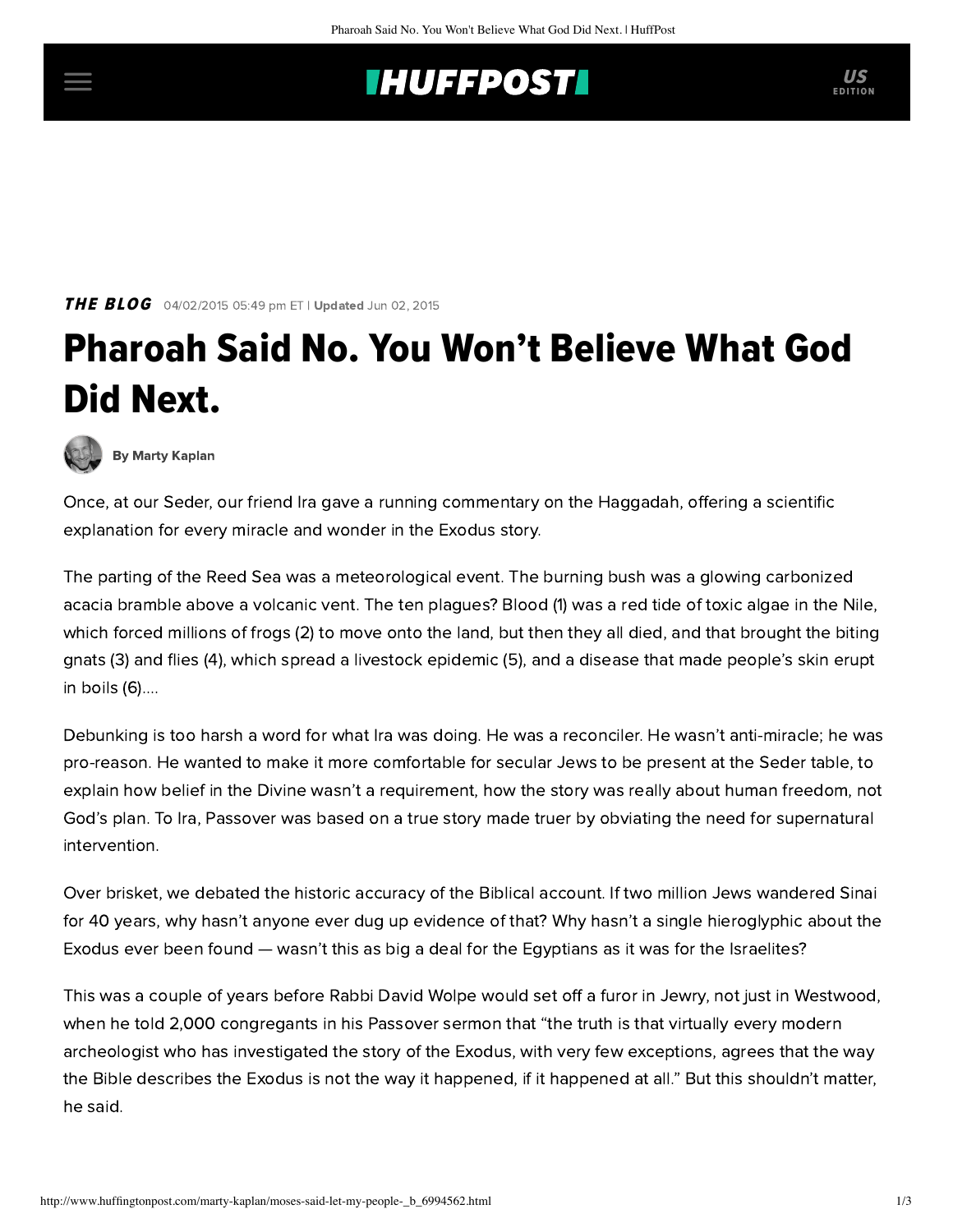"Knowing the Exodus is not a literal historical accounting does not ultimately change our connection to each other or to God. Faith should not rest on splitting seas. At the Passover Seder we declare: 'In each generation, each individual should see himself as if he (or she) went forth from Egypt.' The message does not depend upon whether 3 or 3 million individuals left."

At our table, similarly, no one argued that the literal truth of the Passover story ultimately mattered. Maybe the plagues came from nature, not God. Maybe there wasn't a Jewish baby in the bulrushes who became a prince of Egypt. Maybe the Jews didn't build the pyramids. None of that subtracts from the meaning of the story — the injustice of servitude, the flight to freedom, the triumph over tyranny.

I can see why Rabbi Wolpe got a big pushback. Ingenious alternatives were offered for the truth of the text. Richard Elliott Friedman, for example, a distinguished scholar, built an [elegant case](http://www.reformjudaism.org/exodus-not-fiction) that the Exodus did indeed occur, but just for one fierce tribe, the Levites. When they joined the other tribes, the Levites became the Israelites' priesthood. The task of teaching Torah fell to them, and their own experience became the official version.

"And that is how a historical event that happened to the Levite minority became everybody's celebration—how we all came to say that we were slaves in Egypt, although that was not the experience even of most Israelites of the period. It's not so different from practicing, say, the American cultural tradition of Thanksgiving, which most Americans do, even though most U.S. citizens are not descended from Pilgrims or Native Americans."

I honor the impulse to rationalize the Passover story, to find a lens through which it looks like history. But I think it may actually be better if the whole thing really were made up.

Rabbi Wolpe is a bit elegiac when he tells us that the Exodus may not have happened, the way parents in another religious tradition admit there is no Santa Claus. He lets us down easy, and guides us to the holiday's enduring lesson. But I think there's a huge upside to appreciating it as a fiction, a masterwork of the human imagination, a brilliant narrative, an origin myth whose aesthetic truth leaves me awe-struck by its moral truth.

Yes, Passover is about the bitterness of bondage and the righteousness of freedom. But it's also about  $$ to me, even more about — our telling the story of bondage and freedom. When we do that, we not only obey a Biblical injunction to teach our children where we came from; we communally experience how literally spellbinding a story can be.

We Jews didn't just give monotheism to the world. We also gave the story of monotheism to the world. If monotheism had been merely a creed or ideology, the world might have paid attention for a bit, and then moved on. But because it's a story, a breathtaking drama, it has held the world in its grip ever since.